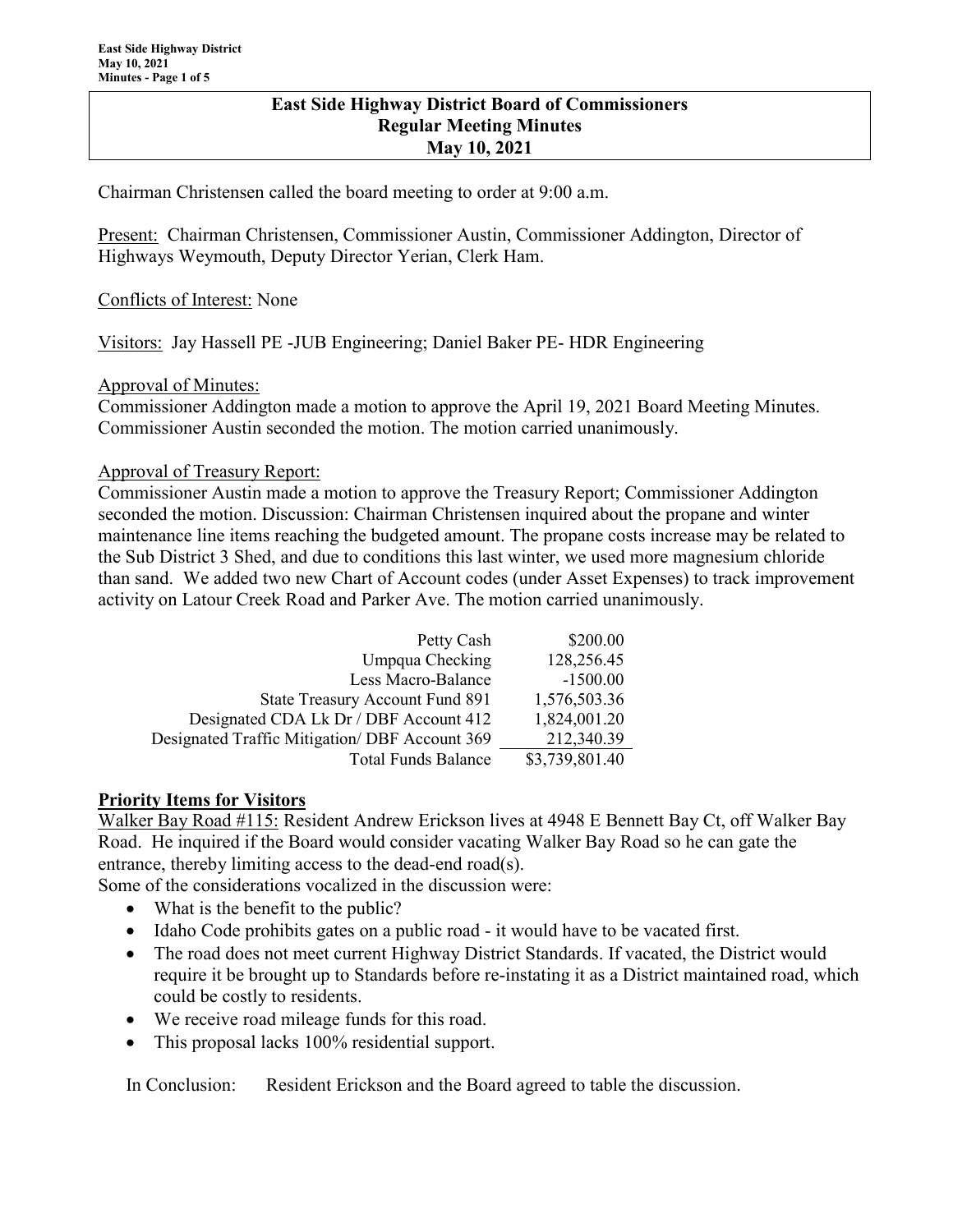Canyon Bridge Project Key 23092: Project Consultant Daniel Baker, PE with HDR Engineering, shared an overview of the project.

ITD is replacing their bridges on I90 where it crosses the CDA River at milepost 40. Our bridge on Canyon Road is just 400' upriver from ITD's bridge. Due to its age, it is also at a point of replacement or removal. Director Weymouth successfully partnered with ITD to dovetail our bridge into their project. This partnership brought the District's costs from an estimated \$1.2M to \$235K. Phase 1 of the project includes meetings with key stakeholders and the public. The public meetings allow stake holders the opportunity to view the entire proposal and voice their concerns or ideas about the project. This phase also conducts a Feasibility Study, which includes evaluating a "no bridge" option. This multi-faceted phase will conclude at the end of summer. The outcome of these meetings will determine if we proceed to Phase 2, which establishes replacement type and costs. Two possibilities are to replace the bridge or convert it to a pedestrian bridge. The public benefit, cost comparisons, and funding will weigh heavily on the Board's final decision. Mr. Baker will inform District of the stakeholder meeting dates and provide the Board monthly status updates.

# **New Business** (Action Items)

A. Parker Avenue #310-B Cost-share Proposal: Attorney Weeks prepared the chip seal costshare agreement for the Board's consideration today. Estimated project costs are \$127K. HB308 monies will fund the District's portion; the residents' portion is 33% and payable upfront.

The Board discussed these items related to the chip seal cost-share:

- What are the construction costs vs. the 10-year maintenance costs?
- Is there room in the CIP, and is funding available?
- Is there 100% resident participation?
- What is the existing road base?
- Each situation is unique, so the benefits/impact of cost-share vs. Resident Initiated LID should be part of the conversation.

 ACTION: Motion by Commissioner Addington accepting the Parker Ave Chip Seal Cost-share Agreement. Commissioner Austin seconded the motion. The motion carried with unanimous approval.

- B. JUB Engineers Project Status Update: Jay Hassell P.E. informed the Board that all projects except the SD 3 Shed are on hold for various reasons. Engineer Hassell reported that the change order is ready for signatures, and once signed, a prepare a final billing. Commissioner Austin offered his assistance to staff in alternative funding options.
- C. MIN21-0009 Borley Estates Plat Review: Director Weymouth presented this proposed twolot residential minor subdivision on Borley Road (#113). His review determined the following: The plat dedication and easements shall comply with the AHDKC Standards, a Road Development Agreement with specific requirements will be necessary. Access to both lots is from Borley Road and must be permitted, and the existing driveways must meet AHDKC Standards.

ACTION: Commissioner Austin made a motion authorizing staff to proceed with the Road Development Agreement. After the RDA is in place, Chairman Christensen can sign the final plat. Commissioner Addington seconded the motion. The motion carried unanimously.

D. MIN20-0106 Herold Estates Plat Review: Director Weymouth presented this proposed twolot residential subdivision fronting High Chaparral Road. His review determined that since the development fronts a private road not maintained by the District. High Chaparral Road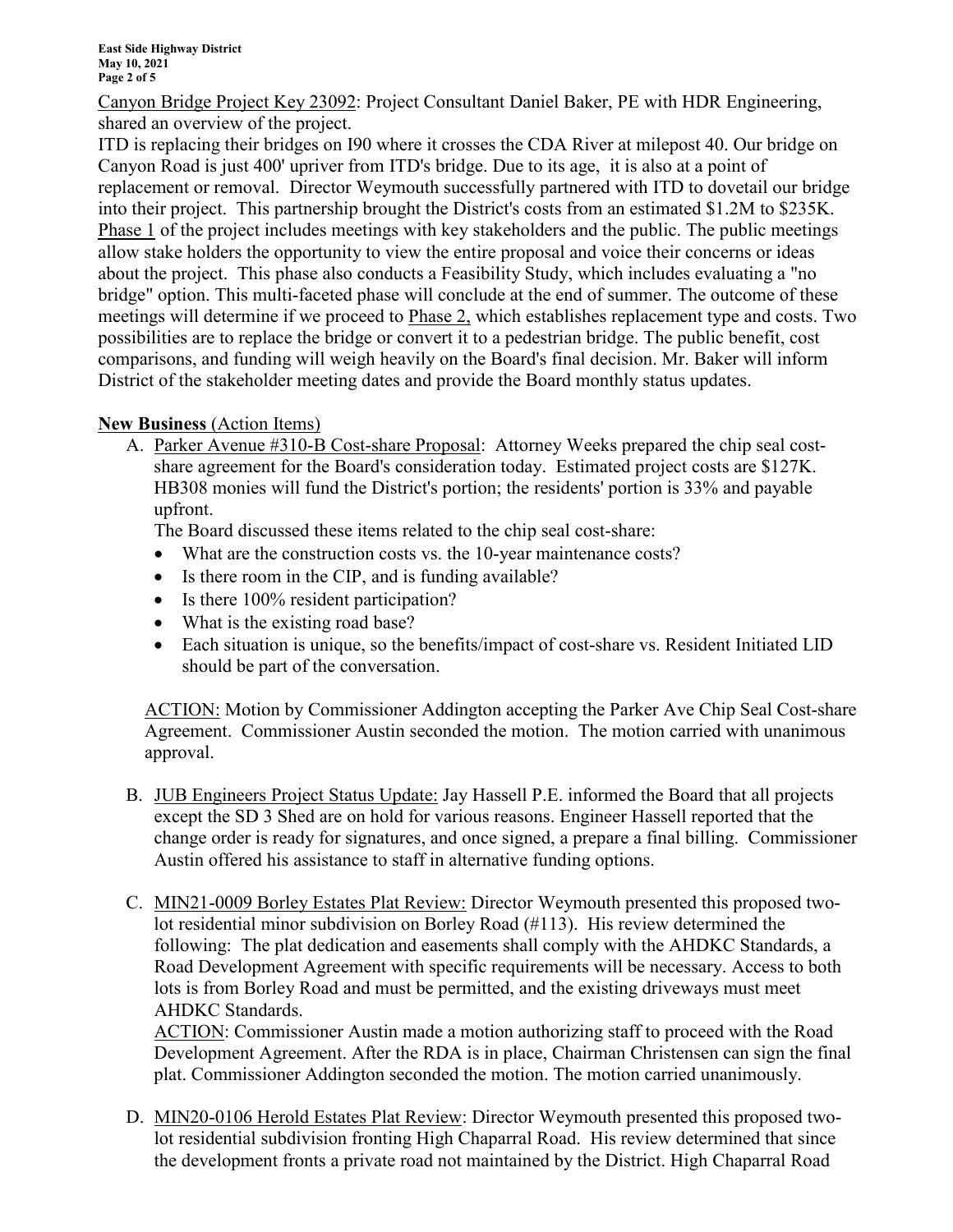gains access to Sunnyside Road, which the District maintains and meets current District standards, that no further requirements are necessary.

ACTION: Conditional on no changes made to the preliminaries, Commissioner Addington made a motion approving the plat and authorized signing the final plat once available. Commissioner Austin seconded the motion. The motion carried unanimously.

E. MIN21-0006 Applehans Estates Plat Review: Director Weymouth presented this proposed two- lot residential minor subdivision fronting Fernan Hill Road (#107). His review determined the following: The application meets AHDKC Standards for plat dedications and easements. Access for both lots exists via a shared driveway. The line curve tables on Sheet 1 of the plat needs correction. A Road Development Agreement with specific requirements will be necessary.

ACTION: Commissioner Addington made a motion authorizing staff to proceed with the Road Development Agreement. After the RDA is in place, Chairman Christensen can sign the final plat. Commissioner Austin seconded the motion. The motion carried unanimously.

F. MIN20-0055 Five Turkeys Plat Review: Director Weymouth presented this proposed threelot residential minor subdivision on French Gulch Road (#106). His review determined the following: The preliminary plat dedication and easements meet the AHDKC Standards requirements, and a Road Development Agreement with specific requirements will be necessary. Permits will be necessary should access change from the existing roadway approach to French Gulch Road.

ACTION: Commissioner Austin made a motion authorizing staff to proceed with the Road Development Agreement. After the RDA is in place, Chairman Christensen can sign the final plat. Commissioner Addington seconded the motion. The motion carried unanimously.

G. MIN21-0001 Rider Point Plat Review: Director Weymouth presented this two-lot residential minor subdivision on Wolf Lodge Creek Road (#124). This split had a unique right of way situation where the existing road travels through the lot with no easement or deed. Director Weymouth will clarify the right-of-way specifics to the County in an amended letter. The final plat will dedicate a sixty-foot (60') right of way in the form of an easement. Unless the owner chooses to pay the traffic mitigation fee upfront, a Road Development Agreement will be necessary. Access to Wolf Lodge Creek Road is via a shared driveway, and no additional access will be permitted.

ACTION: Commissioner Austin made a motion to approve the final plat with an amendment to clarify the right of way easement with adjacent 10' utility and drainage easement verbiage in a letter to Kootenai County. Commissioner Addington seconded the motion. The motion carried with unanimous approval.

- H. HB 308 Expenditure Discussion: The District received a one-time appropriation of \$367,256.80 from the State Legislators (HB 308) on our April 2021 Highway Users deposit. In light of this additional funding, Director Weymouth identified the following projects.
	- Latour Creek Road (#205): Add a 1.5' gravel lift (creek rock) for 1,700 feet (from Dudley Rd #206 to the Bridge). The first layer of triple shot will be scheduled (weather permitting) in the next two weeks, followed by a second shot later this summer. The final shot will be in 2022. Estimated material costs are \$35K.
	- Wolf Lodge Creek Road (#124): The District received many calls from residents concerned about the expedited deterioration of the road from Frontage Road to the Alder Creek 'Y'. Summer construction and bridge work on I-90 over the last few summers and because Google maps show this as an alternative route are contributing factors to the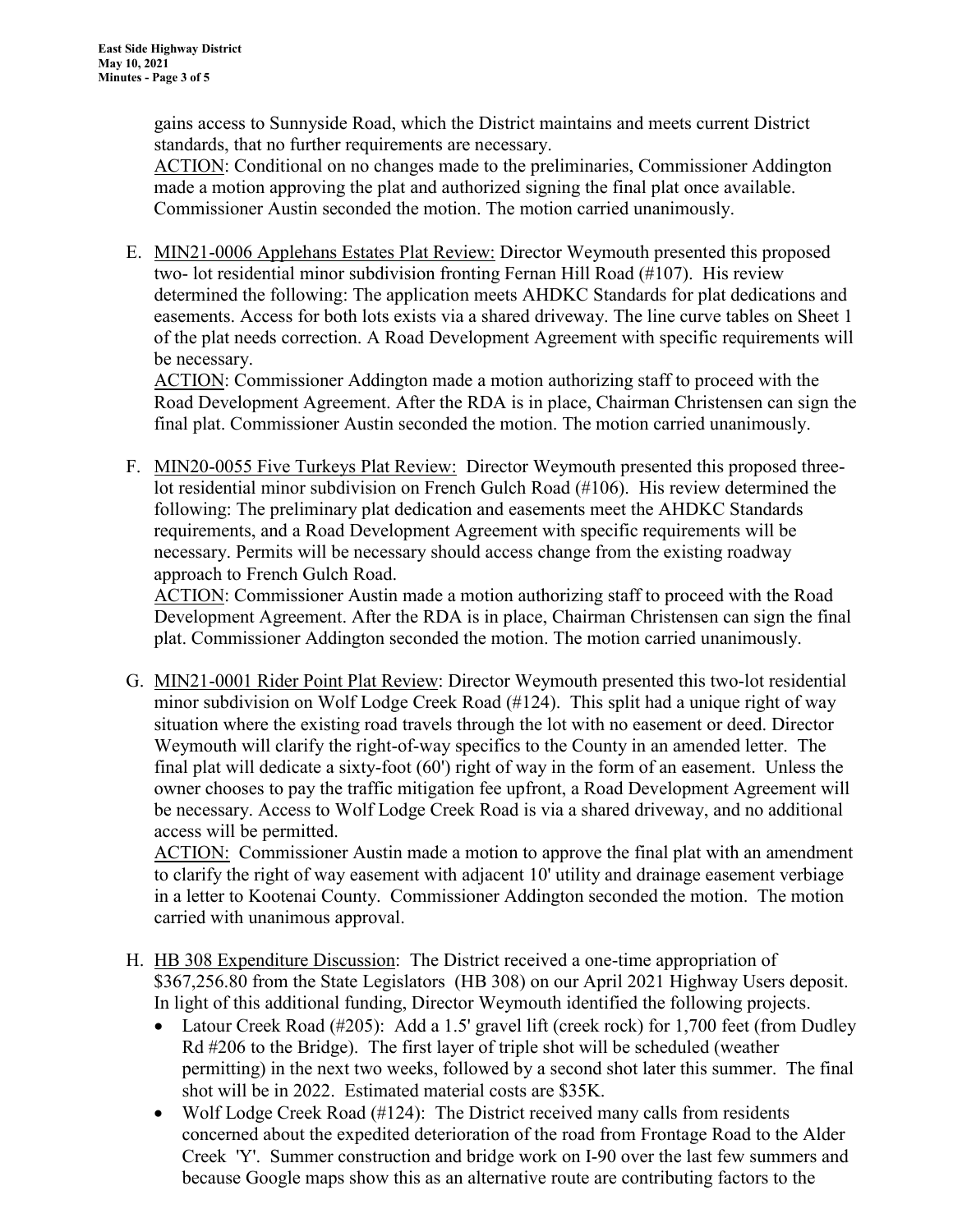expedited road failure. Deputy Director Yerian said the road is beyond patching and warrants using the asphalt zipper and chip-sealing. Preliminary work to include shoulder and drainage clean-up will begin shortly. Estimated costs are approximately \$90K.

• Vehicle Purchases. We are out of sync on our vehicle rotations, and all three of the Foreman's units are at the end of their useful lives. We did not spend the FY20 budgeted amount because of concerns about funding shortages during the COVID pandemic. We also have one budgeted for FY21 and another planned for FY22. Director Weymouth proposes purchasing three units at this time. The Board agreed to purchase three new foreman trucks combined within the \$150K range. They shelved the discussion about the purchase of a fourth truck for the Director. In closing, Deputy Director Yerian is working on an equipment replacement assessment to re-establish a realistic rotation schedule. The use of government piggybacks will be instrumental in this endeavor.

## **Old Business:** (Follow-up List)

#1, 2,4,5  $\&$  6 were either discussed earlier in the context of other projects and/or remain ongoing.

#3 CDA Lake Drive Master Plan & Speed Study: Chairman Christensen asked if there was anything prohibiting us from changing the speed limit to 35 mph if that is what the engineering report said. Director Weymouth said that entails a formal action by the District and the City of Coeur d Alene. We could do it solo, but it would make sense to partner with the City for their portion. Chairman Christensen would like to move forward with this important safety feature In light of increased summer traffic. Director Weymouth will contact Mr. Bosley PE with the City of CDA in this regard.

### Upcoming Meetings:

The AHDKC Meeting is scheduled for Thursday May 12, 2021 after the KMPO. Director Weymouth encouraged attendance at the AHDKC Meeting because the agenda includes our standard administrative fees. The Directors' recommendation for the Fee Per Lot will have a simple adjustment based on the Consumer Price Index - increasing the fee to a \$5,500-\$6,000 range. The next step in this process would be developing an RFP and discussing the components of that step. There will be some shareable costs, and others will be District specific. Our Board is supportive of pursuing this endeavor. Director Weymouth believes that our community and infrastructure agencies are hyper-aware of the intense growth. Now could be the best time to implement impact fees, so growth pays for itself.

Regional IAHD Meeting May 26, 2021 at the CDA Resort:

## **Correspondence & Permits:** ( See attached)

No Comments or items were discussed

## **Reports:**

Secretary: Nothing new to report

## Director of Highways Weymouth:

• He received a phone call from an investor/realtor about 147 acres between SH97, O'Gara Road & Hawthorn Road (just west of the school). He wanted to know if the District would have any concerns about free lot splits. Under the county ordinance, the Planning Department doesn't even see the proposal. They take legal descriptions to the Recorder's Office, and 147 acres becomes seven lots, which can become four - minor subdivisions. This is an example of why Impact Fees are a good idea for the Highway Districts. Hawthorn is a gravel road and O'Gara is in decent